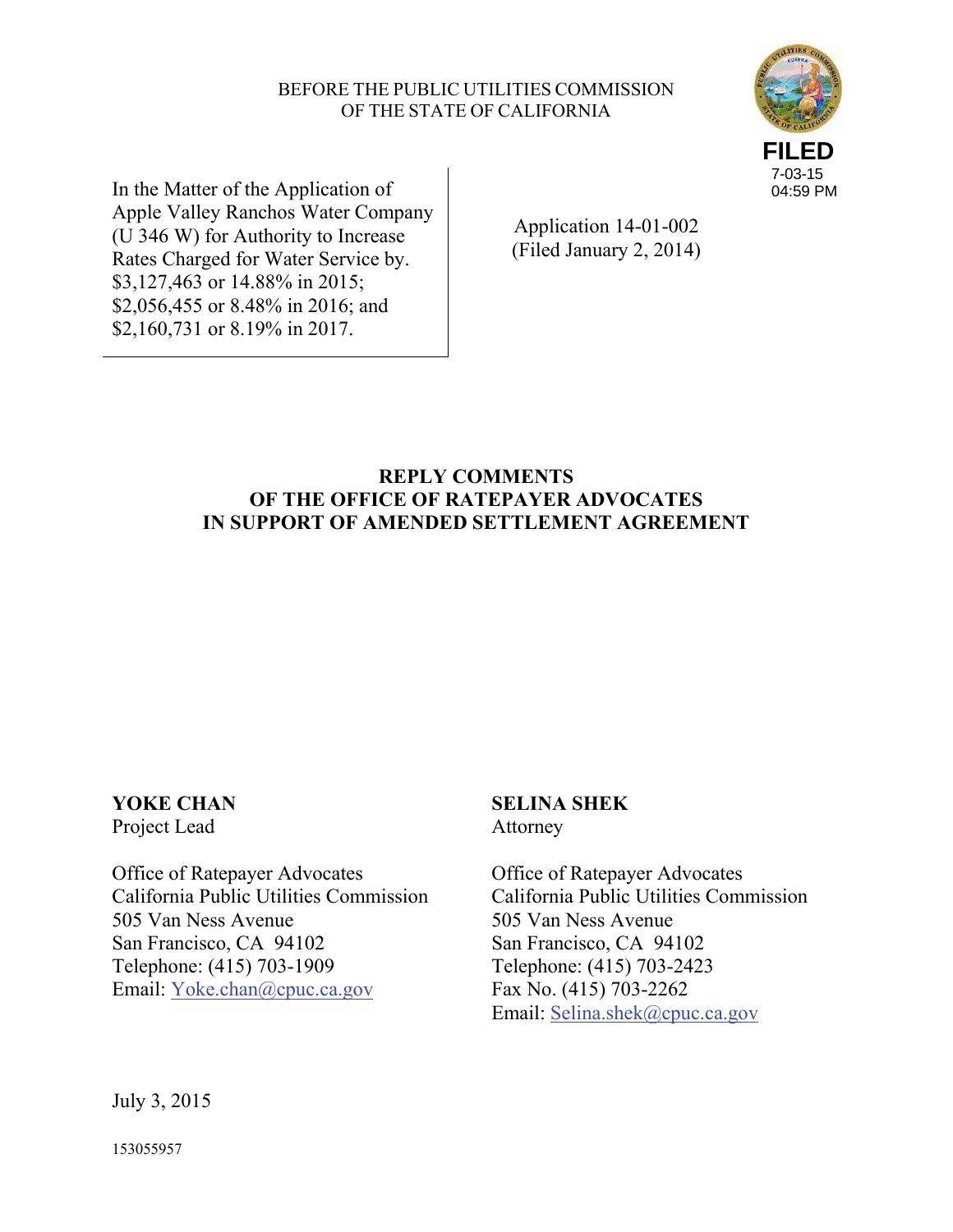#### **I. INTRODUCTION**

Pursuant to Rule 12.2 of the California Public Utilities Commission's ("Commission") Rules of Practice and Procedure, the Office of Ratepayer Advocates ("ORA") hereby submits its reply comments in support of the Amended Settlement Agreement in Application ("A.")14-01- 002. This Application is Apple Valley Ranchos Water Company's ("Ranchos") most recent General Rate Case ("GRC"). These reply comments will focus on the comments the Town of Apple Valley ("the Town") filed.

## **II. IT IS INACCURATE AND INCOMPLETE FOR THE TOWN TO ARGUE THE AMENDED SETTLEMENT IS SUBSTANTIALLY DIFFERENT FROM THE HISTORICAL AVERAGE**

The Town states: "The Amended Settlement Agreement is a significant departure from the historical average." Town Comments, p. 3. Although, the amended settled budget for 2014, 2015, and 2016, exceeded the historical average from 2009 to 2013, the amount is consistent with the recorded 2013 expenditure. Since Ranchos kept its main replacement program at a lower rate during the economic downturn (2009-2010), it is reasonable to place more weight on the funds utilized in 2013 when the economy significantly recovered. 2013 expenses are more reflective of normal main replacement investments for Ranchos.

## **III. THE TOWN'S ARGUMENT FOR PROVIDING RATEPAYERS "AT LEAST TEMPORARY RELIEF ON RATES" WILL ESSENTIALLY BE VERY TEMPORARY AND MINIMAL**

The Town states: "Therefore, the Commission should deny the Amended Settlement Agreement is unreasonable and not in the public interest, and *ratepayers need at least temporary relief on rates.*" Town Comments, p. 3. Here, the Town argues that the Amended Settlement is unreasonable, not in the public interest, and concludes that ratepayers need minimally temporary rate relief.

Unfortunately, regardless of historical averages and the level of the settled budget, Ranchos can book its overall investment into ratebase and ratepayers are still required to pay for all prudent investments in the next GRC. Thus, denying the amended settled budgets for main replacement, ratepayers receive very minimal relief from rate increases.

Actual expenditures, unless found to be excessive or unreasonable will be included in rates when Ranchos files its next GRC application. Ranchos only foregoes the rate of return on the amount above the authorized expenditures for a limited time. Thus, the Town's argument to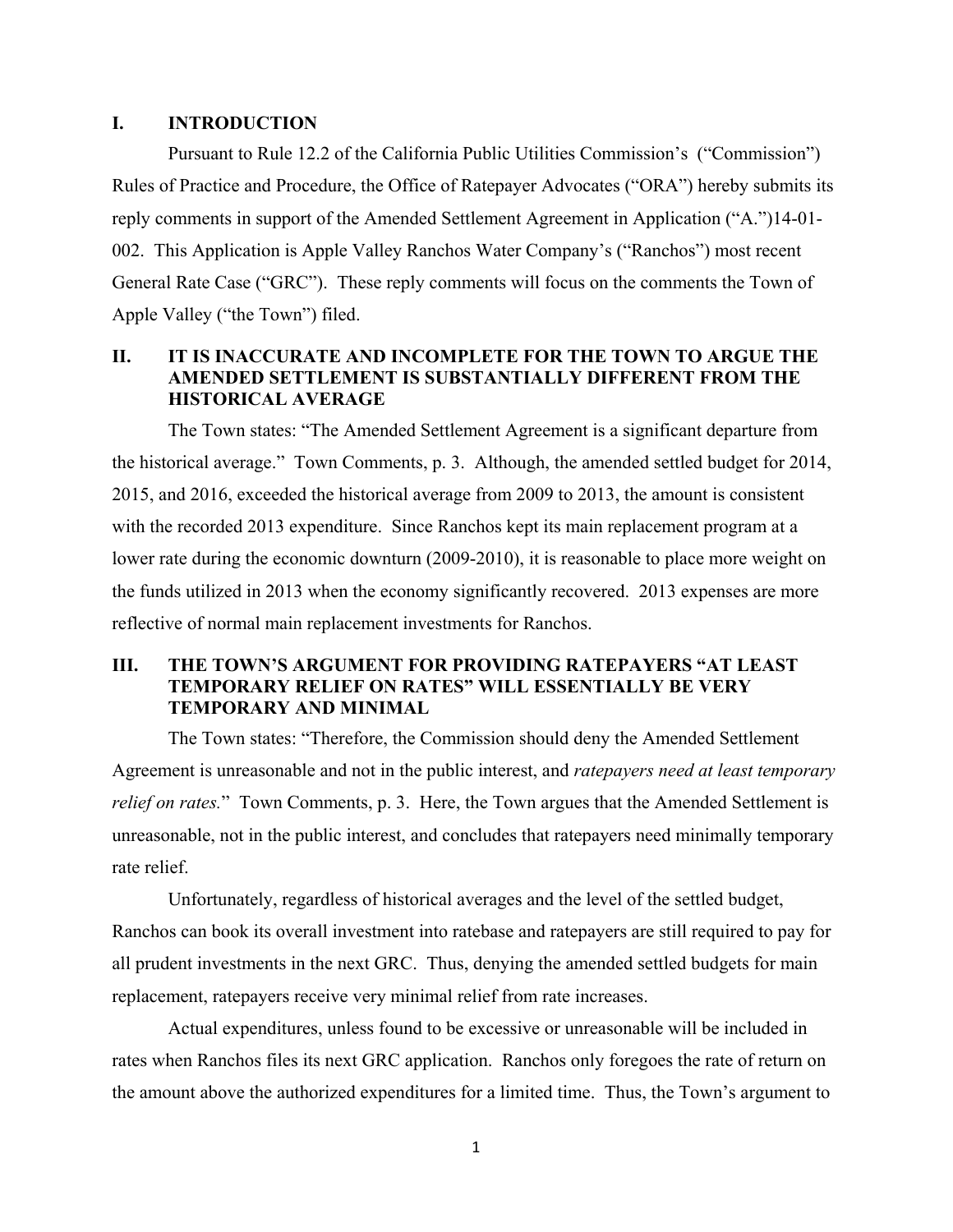deny approval of the Amended Settlement does not provide any lasting or true rate relief for Ranchos' customers.

## **IV. IT IS INAPPROPRIATE TO ESTABLISH A MEMORANDUM ACCOUNT TO RECORD EXCESS MAIN EXPENDITURES AS THE TOWN SUGGESTS BECAUSE IT WILL ACTUALLY HARM RATEPAYERS**

The Town recommends that the Commission establish a memorandum account to record excess main expenditures. *See* Town Comments, p.4. As ORA pointed out in its original Comments to the Proposed Decision ("PD") on April 21, 2015, allowing Ranchos to establish a memorandum account to record excess expenditures for main replacement is not beneficial to ratepayers because Ranchos can also request recovery for main replacement costs over authorized amounts as well. See ORA PD Comments, p. 2.

Lastly, the Town also did not establish a "reasonable" replacement rate and replacement costs for Ranchos. The criteria for replacement rate and replacement costs for mains along with what costs should be recorded should be specified prior to the establishment of any memorandum account.

In addition to recovering and recording the excess expenses, Ranchos is also allowed to recover the interest for that excess amount. Establishing a memorandum account for excess main expenses is not appropriate or helpful for ratepayers.

## **V. CONCLUSION**

For the foregoing reasons, ORA respectfully requests that the Commission reject the Town's comments regarding: 1) the Amended Settlement departing from historical averages for main replacement; 2) the purported benefits of temporary rate relief; and 3) the establishment of a memorandum account for excess main replacement expenditures.